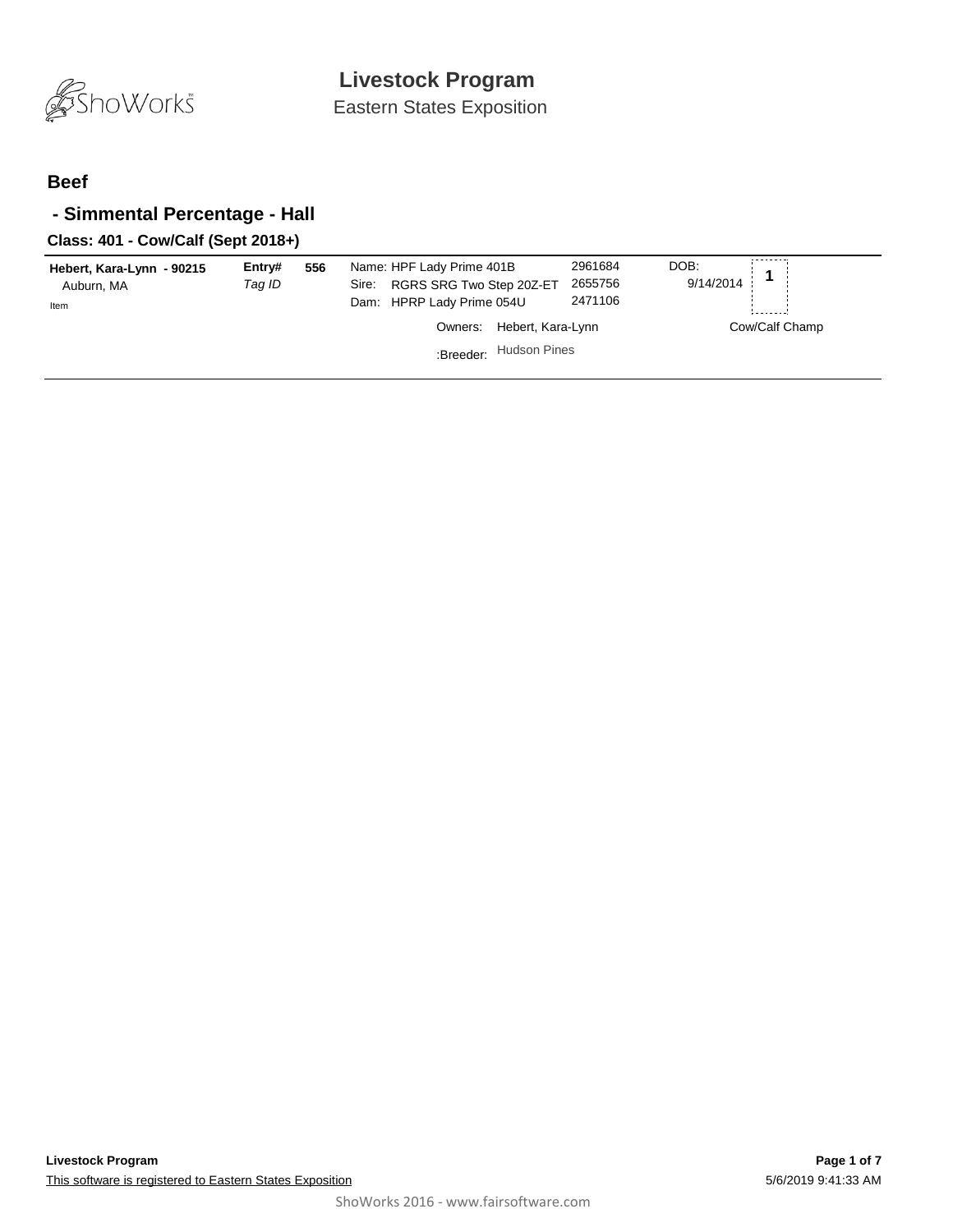

Eastern States Exposition

### **Class: 405 - Jr Heifer Calf (Jan 2019+)**

| Hebert, Kara-Lynn - 90215<br>Auburn, MA<br>Item | Entry#<br>Taq ID | 554 | Name: HFSC Felicia HF30G<br>WS Revival<br>Sire:<br>Dam: HPF Lady Prime 401B | 3553241<br>2913874<br>2961684 | DOB:<br>1/4/2019 |
|-------------------------------------------------|------------------|-----|-----------------------------------------------------------------------------|-------------------------------|------------------|
|                                                 |                  |     | Owners:                                                                     | Hebert, Kara-Lynn             | Calf Champ       |
|                                                 |                  |     | :Breeder:                                                                   | <b>Hillcrest Farm</b>         |                  |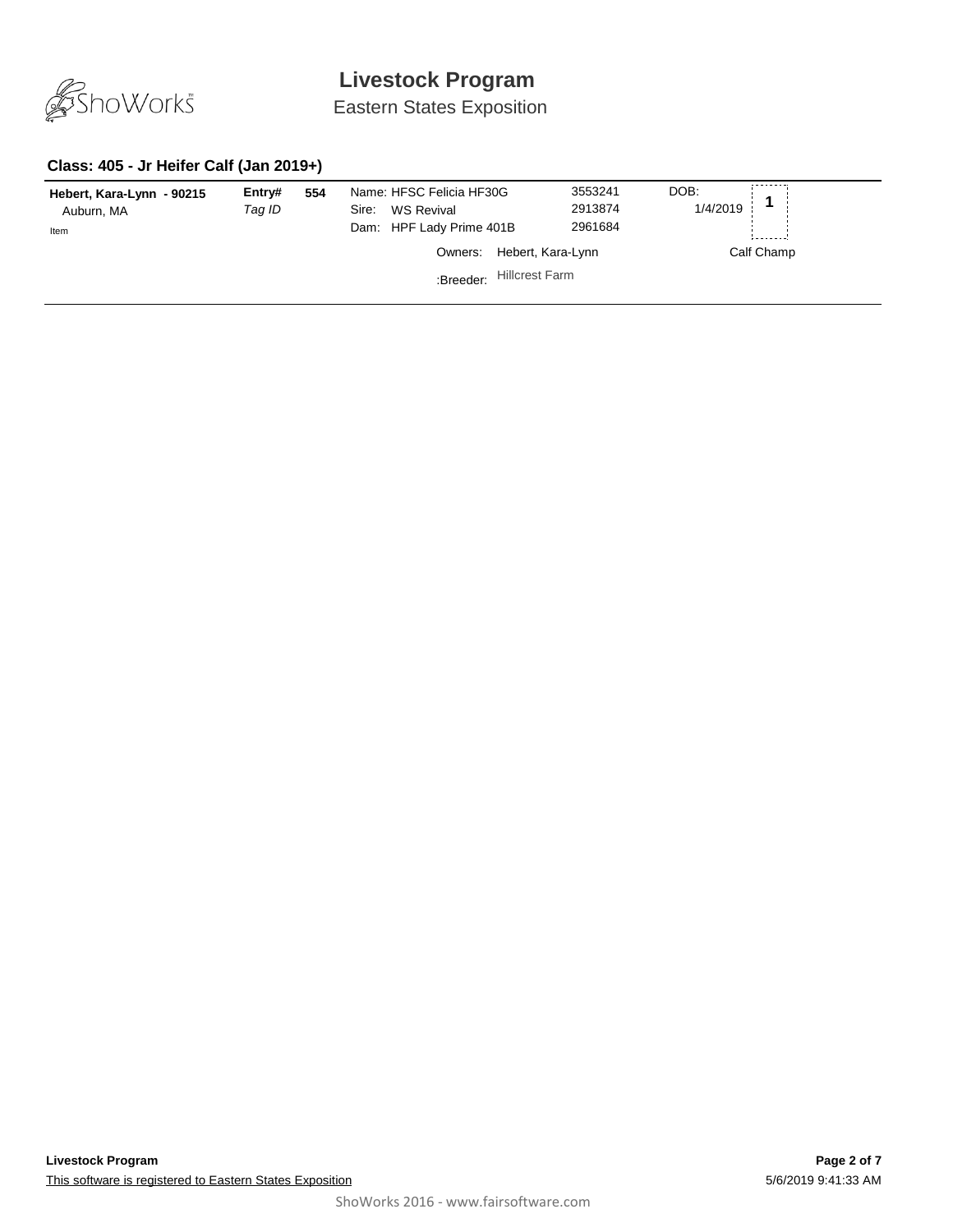

Eastern States Exposition

#### **Class: 406 - Sr Heifer Calf (Sept-Dec 2018)**

| Lynch, Haley - 90315<br>Southwick, MA<br>Item | Entry#<br>Tag ID | 524<br>454 | Name: PBA Southern Comfort<br>4 Star Earthquake<br>Sire:<br>Dam: PBA Brandi |                       | DOB:<br>3558122<br>10/16/2018<br>2709691<br>3099134 |                |
|-----------------------------------------------|------------------|------------|-----------------------------------------------------------------------------|-----------------------|-----------------------------------------------------|----------------|
|                                               |                  |            |                                                                             | Owners: Lynch, Haley  |                                                     | Res Calf Champ |
|                                               |                  |            |                                                                             | :Breeder: Haley Lynch |                                                     |                |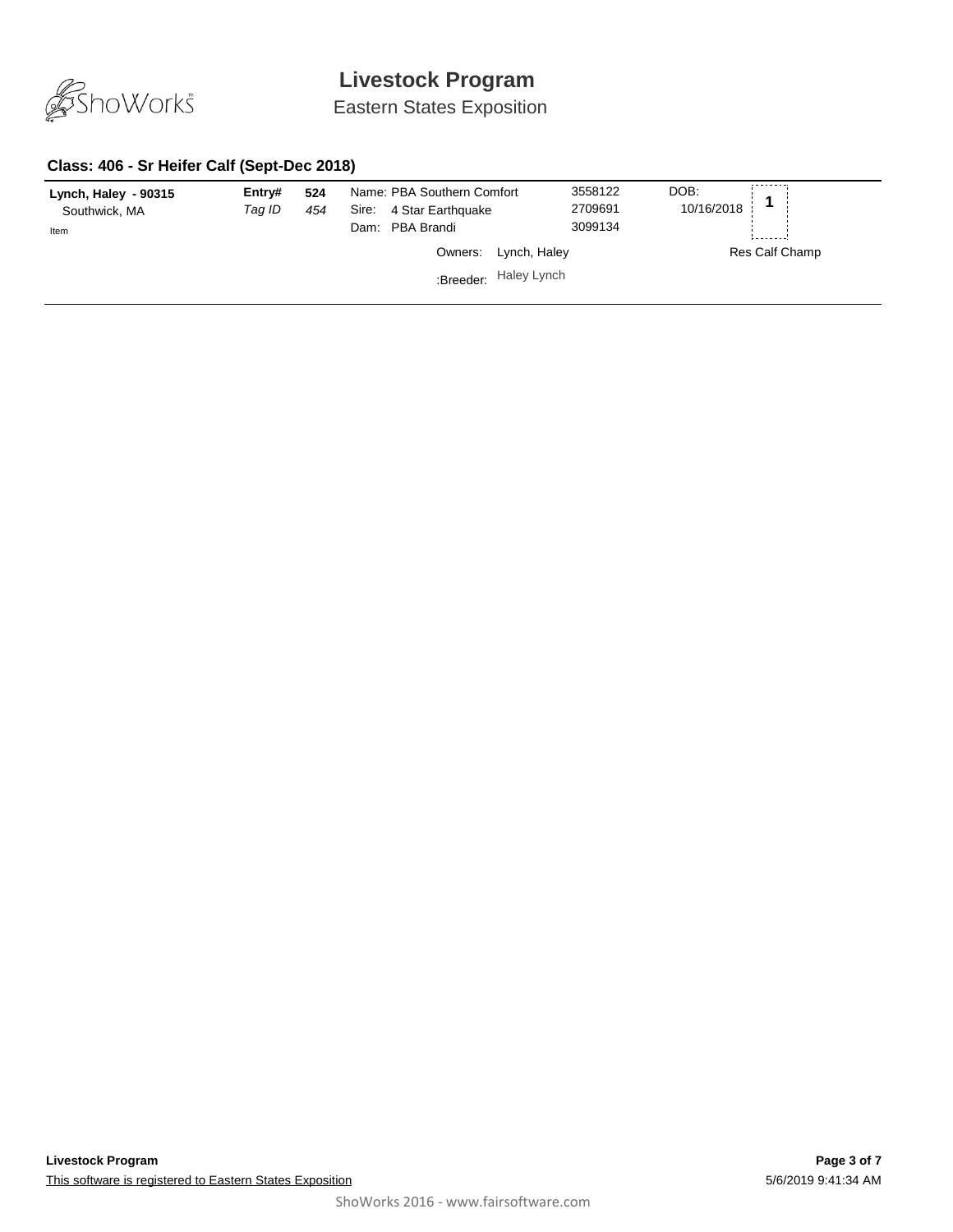

Eastern States Exposition

#### **Class: 409 - Summer Yearling (May-Aug 2018)**

| Horan, Emma - 90280<br>Coventry, Rhode Island<br>Item | Entry#<br>Tag ID | 20<br>5224 | Name: CSC Red Velvet F03<br>Sire: Lazy H Lock N Load A14<br>Dam: SMSC Cupcake | 3478263<br>2755383<br>3478262 | DOB:<br>5/6/2018 |
|-------------------------------------------------------|------------------|------------|-------------------------------------------------------------------------------|-------------------------------|------------------|
|                                                       |                  |            | Owners:                                                                       | Horan, Emma                   |                  |
|                                                       |                  |            | :Breeder: Nolan Schmidt                                                       |                               |                  |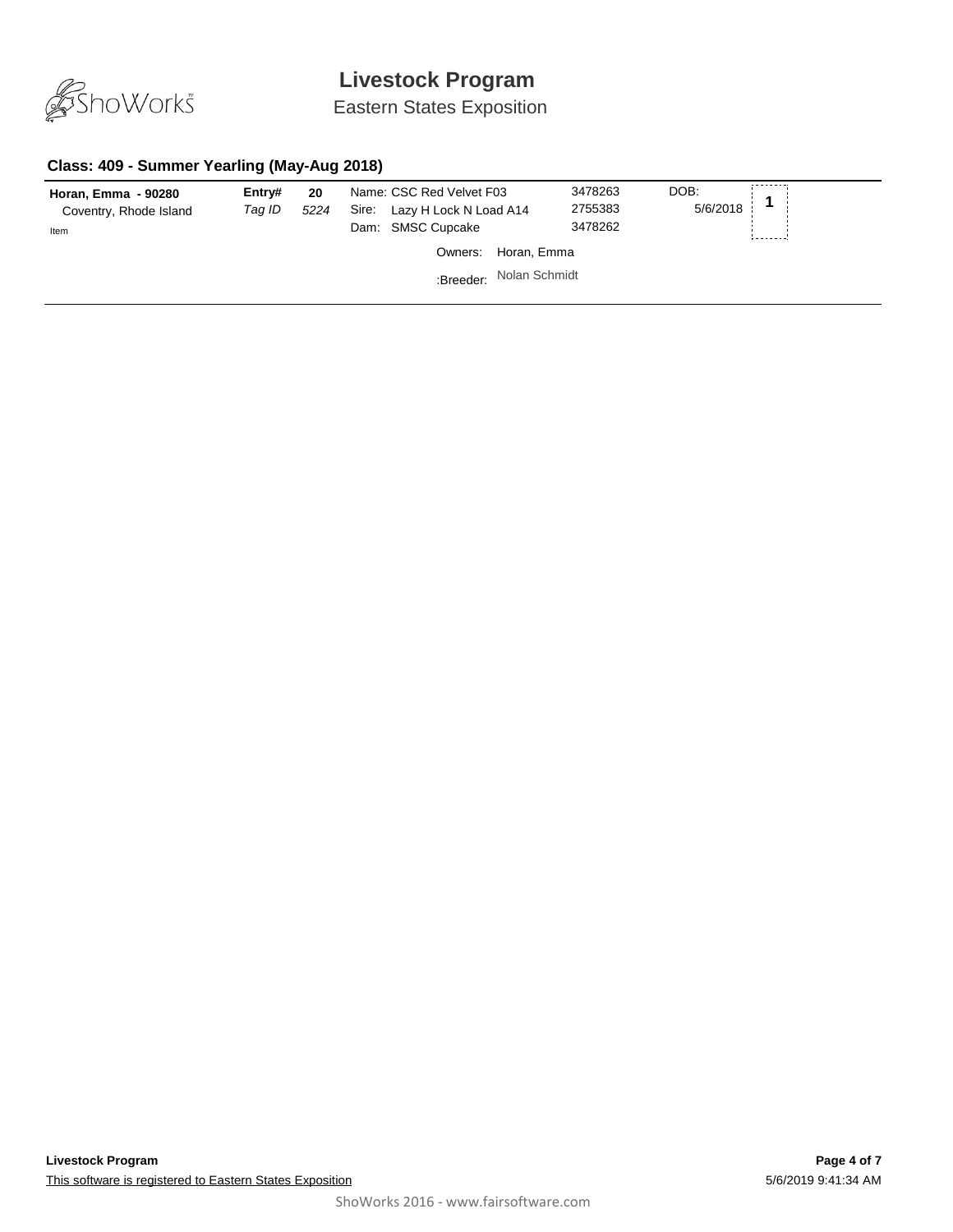

Eastern States Exposition

#### **936** *Tag ID* Entry# 936 Name: One Eyed Lady 3519380 DOB:<br>*Tag ID* Sire: One Eyed Jack 2496326 4/20/2018 **2** Sire: One Eyed Jack DOB: 4/20/2018 Dam: 33S 3519380 2496326 2593758 **Parson, Rodney - 90339** Graysville, PA Res Int Champ Item Owners: Parson, Rodney :Breeder: Hanewich Cattle Co **721** *Tag ID* Name: LLW Maggie Mae 831F **Entry# <sup>3</sup>** Sire: Mr HOC Broker DOB: 3/5/2018 Dam: Queen of Spades 443B 3466168 2531081 2941753 **Burke, Brittani - 889** South Windsor, CT Item Owners: Burke, Brittani :Breeder: Lucas Wisnefski **546** *Tag ID* Name: HFSC Foxy Lady HF6 **Entry# <sup>1</sup>** Sire: Silverias Style 9303 DOB: 3/2/2018 Dam: Cherokee Steel Lady 3433826 2573675 2758695 **Hebert, Kara-Lynn - 90215** Auburn, MA Int & Res Grand Champ Item Owners: Hebert, Kara-Lynn :Breeder: Hillcrest Farm

#### **Class: 412 - Spring Yearling (Mar-Apr 2018)**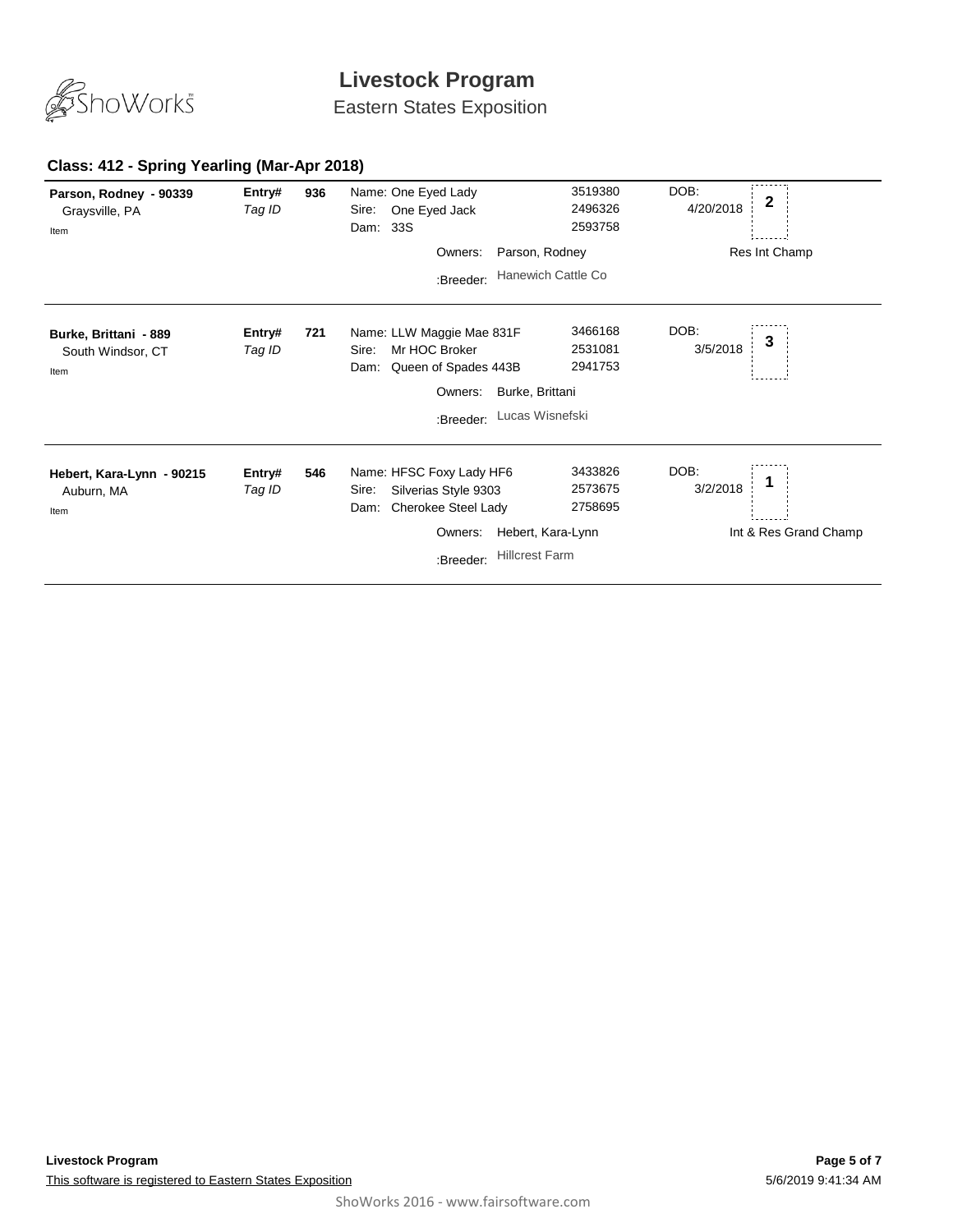

Eastern States Exposition

### **Class: 415 - Jr Yearling (Jan-Feb 2018)**

| Oatley, Fallon - 3702<br>West Greenwich, RI<br>Item | Entry#<br>Tag ID | 932 | Name: JSUL Kim<br><b>Yardley High Regard</b><br>Sire:<br>Dam: JSUL Kim 11C |                | 3475755<br>2522822<br>3406128 | DOB:<br>2/22/2018 |                        |
|-----------------------------------------------------|------------------|-----|----------------------------------------------------------------------------|----------------|-------------------------------|-------------------|------------------------|
|                                                     |                  |     | Owners:                                                                    | Oatley, Fallon |                               |                   | Sr & Grand Champ & 4th |
|                                                     |                  |     | :Breeder:                                                                  |                |                               |                   |                        |